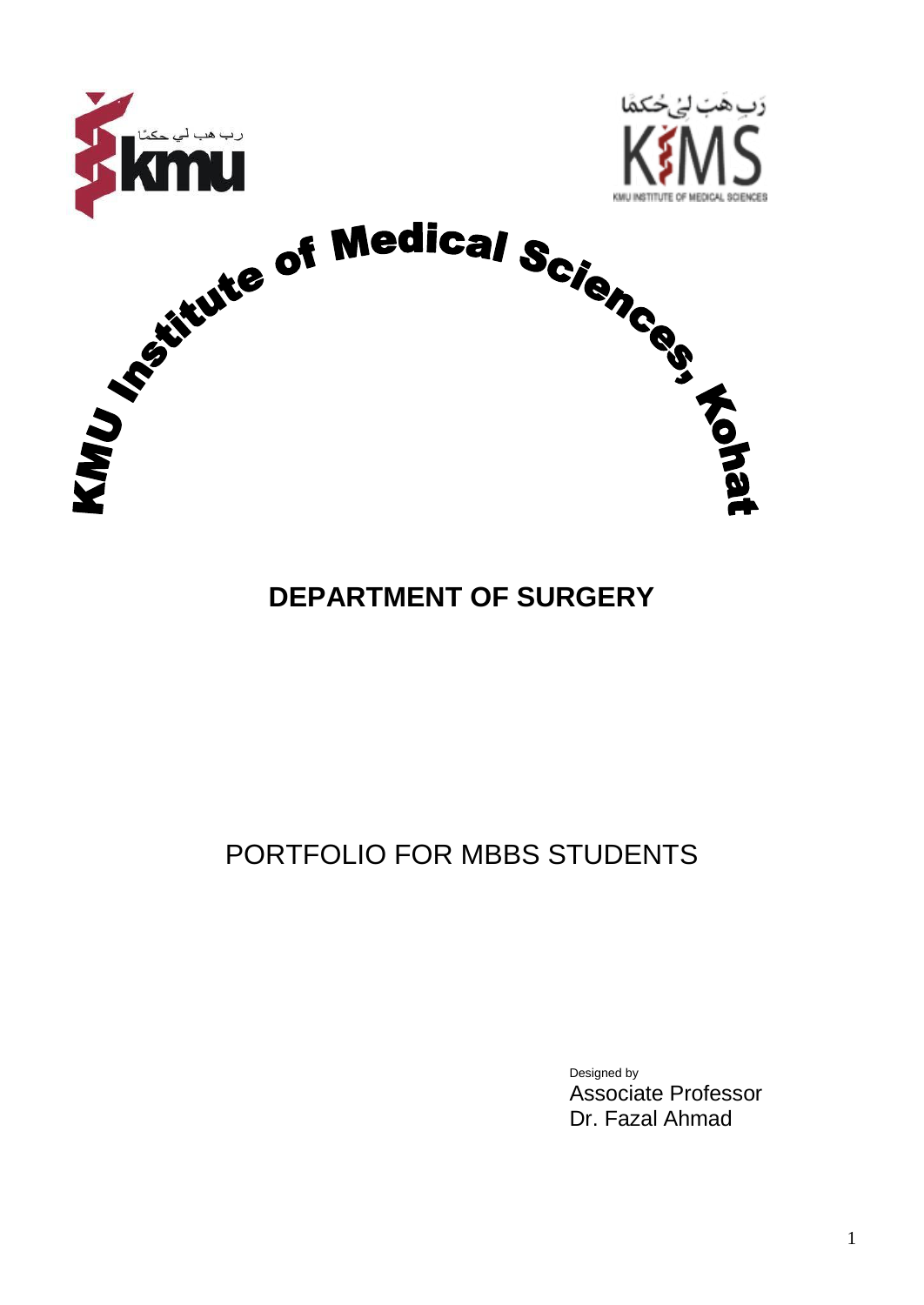#### **STUDENT'S BIO-DATA**

| Roll No                                                  |  |
|----------------------------------------------------------|--|
| Name                                                     |  |
| <b>Father Name</b>                                       |  |
| <b>Address</b>                                           |  |
| E-mail Address                                           |  |
| Total Score %age at Entrance in to<br><b>MBBS Course</b> |  |
| 1 <sup>st</sup> Year Marks                               |  |
| Anatomy                                                  |  |
| Physiology                                               |  |
| Biochemistry                                             |  |
| 2 <sup>nd</sup> Year Marks                               |  |
| Anatomy                                                  |  |
| Physiology                                               |  |
| Biochemistry                                             |  |

Students Signature:

Evaluation/Assessment:

Head of the Department Signature: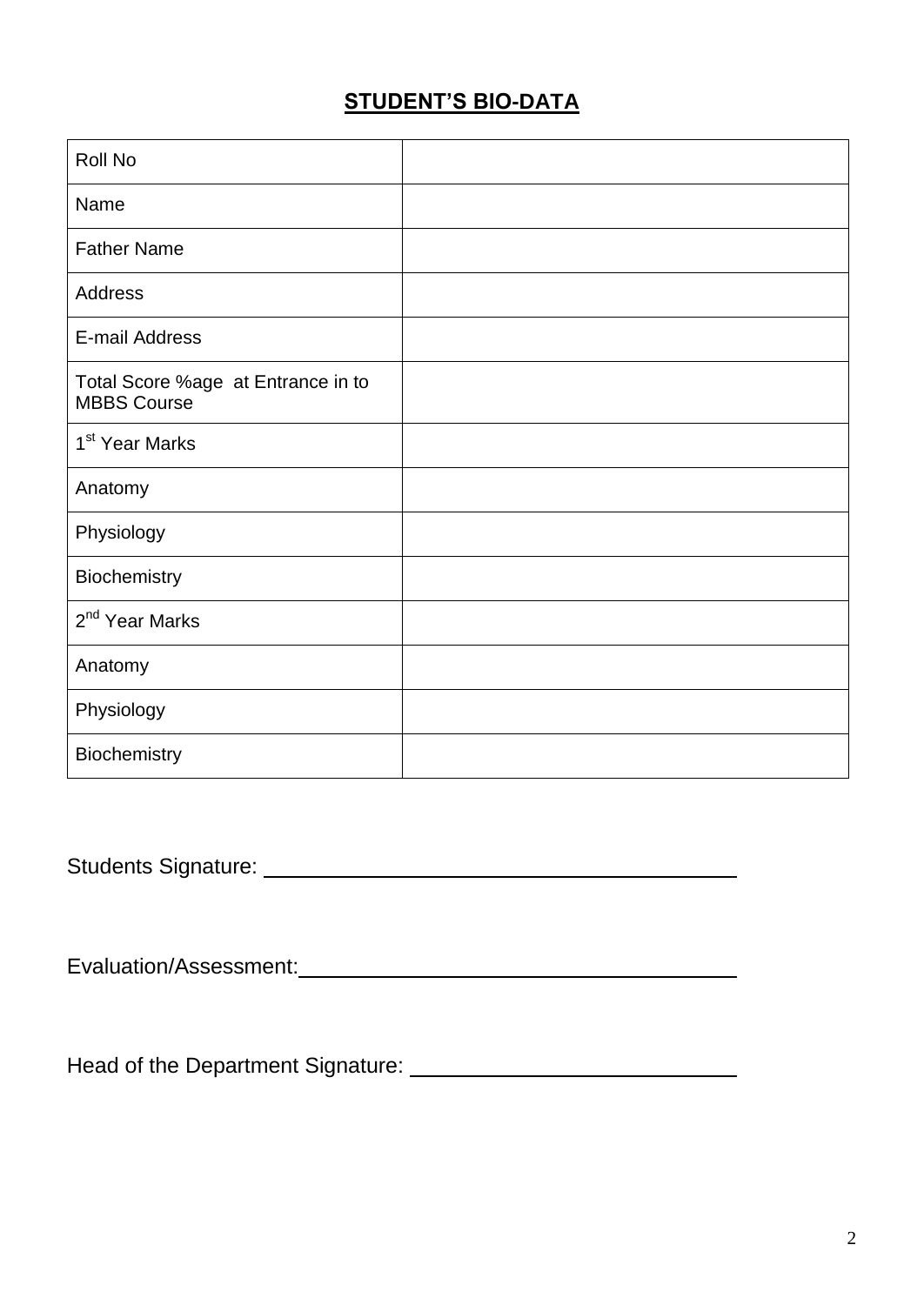### **ATTENDANCE RECORD**

Student Name Roll No:

| $3^{\text{rd}}$<br><b>Year MBBS</b> |                    | <b>4th Year MBBS</b> |                    |                    | <b>5th Year MBBS</b> |                    |                    |                  |
|-------------------------------------|--------------------|----------------------|--------------------|--------------------|----------------------|--------------------|--------------------|------------------|
| Surgical                            | Surgical           | Surgical             | Surgical           | Ortho              | Surgical             | Surgical           | Ortho              | Anesthesia       |
| A-Unit                              | <b>B-Unit</b>      | A-Unit               | <b>B-Unit</b>      |                    | A-Unit               | <b>B-Unit</b>      |                    |                  |
|                                     |                    |                      |                    |                    |                      |                    |                    | Radiology        |
| <b>Total No</b>                     | <b>Total No</b>    | <b>Total No</b>      | <b>Total No</b>    | <b>Total No</b>    | <b>Total No</b>      | <b>Total No</b>    | <b>Total No</b>    | <b>Total No</b>  |
| of Days                             | of Days            | of Days              | of Days            | of Days            | of Days              | of Days            | of Days            | of Days          |
|                                     |                    |                      |                    |                    |                      |                    |                    |                  |
| Days                                | Days               | Days                 | Days               | Days               | Days                 | Days               | Days               | Days             |
| Attended                            | Attended           | Attended             | Attended           | Attended           | Attended             | Attended           | Attended           | Attended         |
|                                     |                    |                      |                    |                    |                      |                    |                    |                  |
| <b>Teacher</b><br>$Sig$ &           | Teacher<br>$Sig$ & | Teacher<br>$Sig$ &   | Teacher<br>$Sig$ & | Teacher<br>$Sig$ & | Teacher<br>$Sig$ &   | Teacher<br>$Sig$ & | Teacher<br>$Sig$ & | Teacher<br>Sig & |
| Stamp                               | Stamp              | Stamp                | Stamp              | Stamp              | Stamp                | Stamp              | Stamp              | Stamp            |
|                                     |                    |                      |                    |                    |                      |                    |                    |                  |

<u> 1989 - Johann Stoff, deutscher Stoffen und der Stoffen und der Stoffen und der Stoffen und der Stoffen und de</u>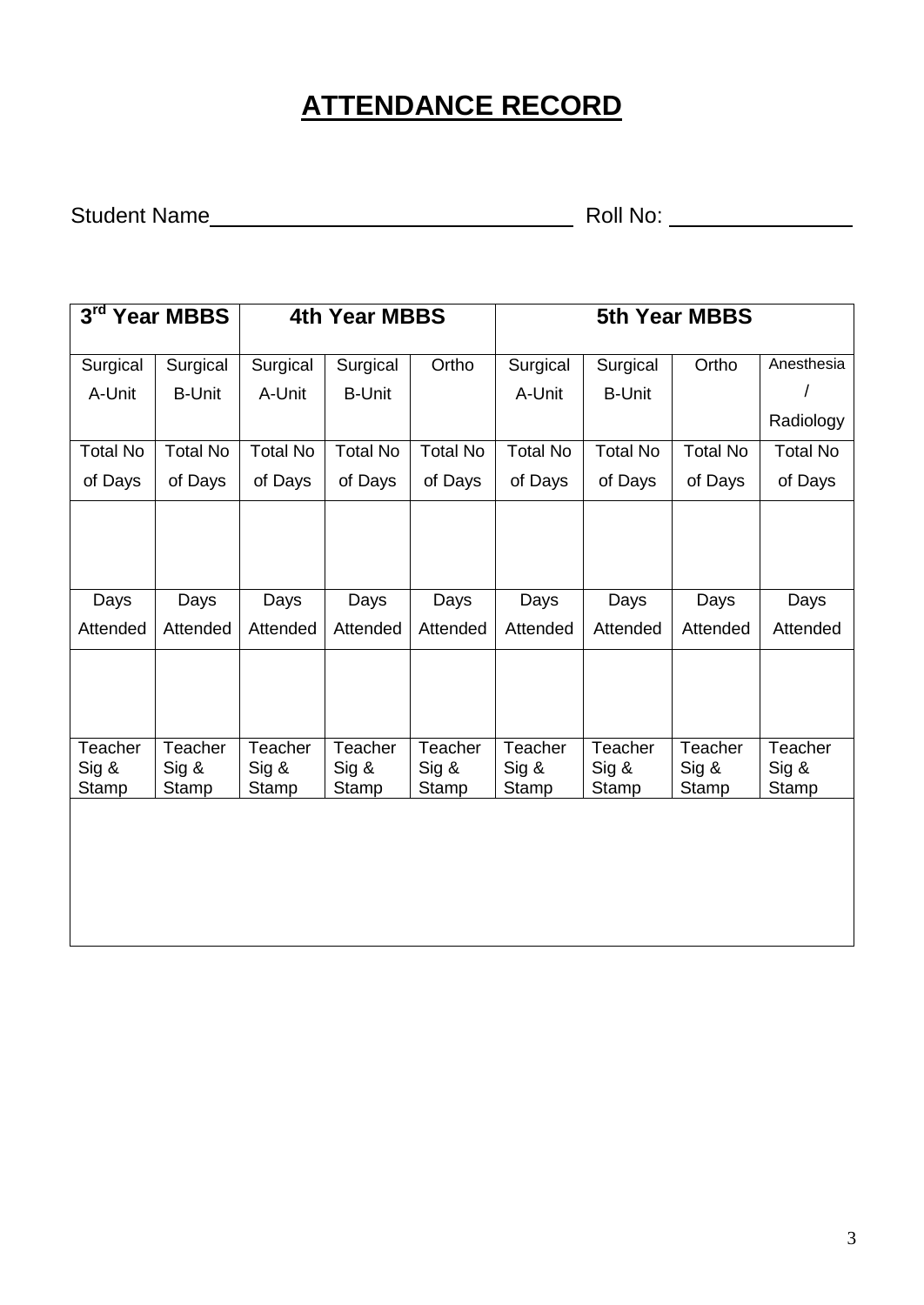## **"GOALS"**

During the clinical rotation of students to surgery and allied units, he/she has to acquire the basics surgical skills as mentioned in the curriculum of surgery made by PM&DC

#### **OPERATIVE PROCEDURES AND BASIC SURGICAL SKILLS**

- Provide First Aid: Resuscitation (ABC) of Polytrauma, CPR.
- Collect samples of blood, urine, stool, sputum, pus swab etc.
- Insert Nasogastric tube, have observed chest intubation and paracentesis.
- Do IV cannulation, should have Observed CV-line insertion and cut-down of veins.
- Able to catheterize male and female patients.
- Prepare the patient for and know the procedure of doing X-Ray Chest, Abdomen, KUB, Bones, IVU, barium studies, ultrasound and other imaging investigations.
- Understands the principles of pre-operative preparations, Sterilization/Disinfection techniques.
- Understand principles of wound care, Skin Suturing and Suture Removal, Incision and Drainage of Superficial Abscesses, Excision of Small Soft Tissue Lumps, Needle Biopsies, Aspiration of localized fluids, etc.
- Have observed common surgical procedures Lymph node biopsy, appendectomy hernia repair cholecystec tomy, breast/thyroid surgery laparotomy, anastomoses Incision drainage heamorrhoids and perianal surgeries, treatment of Fracture/Dislocation and Methods of General/Local Anaesthesia.
- Apply Bandage and Splint/POP cast to the patient"s limbs.
- Understand use of surgical instruments and sutures
- Splenectomy indications and complications Attitude/Affect/Values to be inculcated
- Demonstrate polite and gentle patient handling.
- Observes Aseptic Techniques.
- Keeps confidentiality of the patient.
- Uphold medical ethics.
- Anesthesia, pain relief, critical and ambulatory care.
- Basic life support (BLS)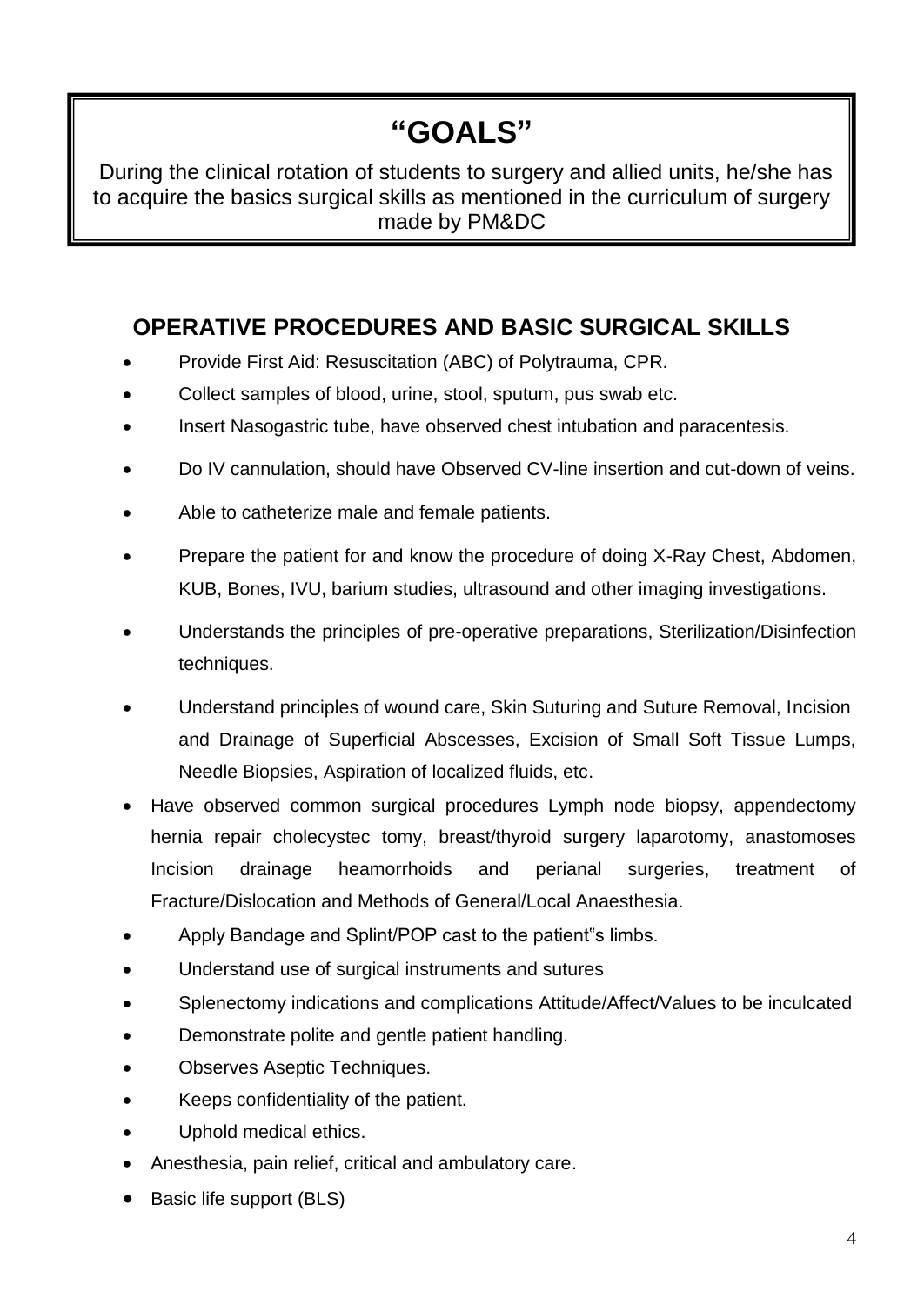### **3 rd Year MBBS**

(1<sup>st</sup> Year of Clinical rotations to surgery and allied units)

#### **"GOALS"**

Tacking a focused history and identify the patient's risk factors with appreciation of the bio-psycho-social model taking into consideration the environment, ethnicity, race, religion, gender, age, sexual orientation, occupation and cultural practices.

- a) Student has to take five histories in each unit during his / her rotation and get them checked by the concerned teacher before the rotation ends.
- b) Every day student has to write down his reflection about his day in the unit.
- c) Student should perform intramuscular / intravenous injections on manikins and on real patients.
- d) Student should pass N/G Tube on real patients.
- e) Students should do male / female catheterization and should safely remove the catheter.
- f) Student should do dressings of the wounds.
- g) Student should take blood sample for investigations.
- h) Should do CPR on manikins.

The history template is given as Work Sheet-1

The reflection template is given as Work Sheet-2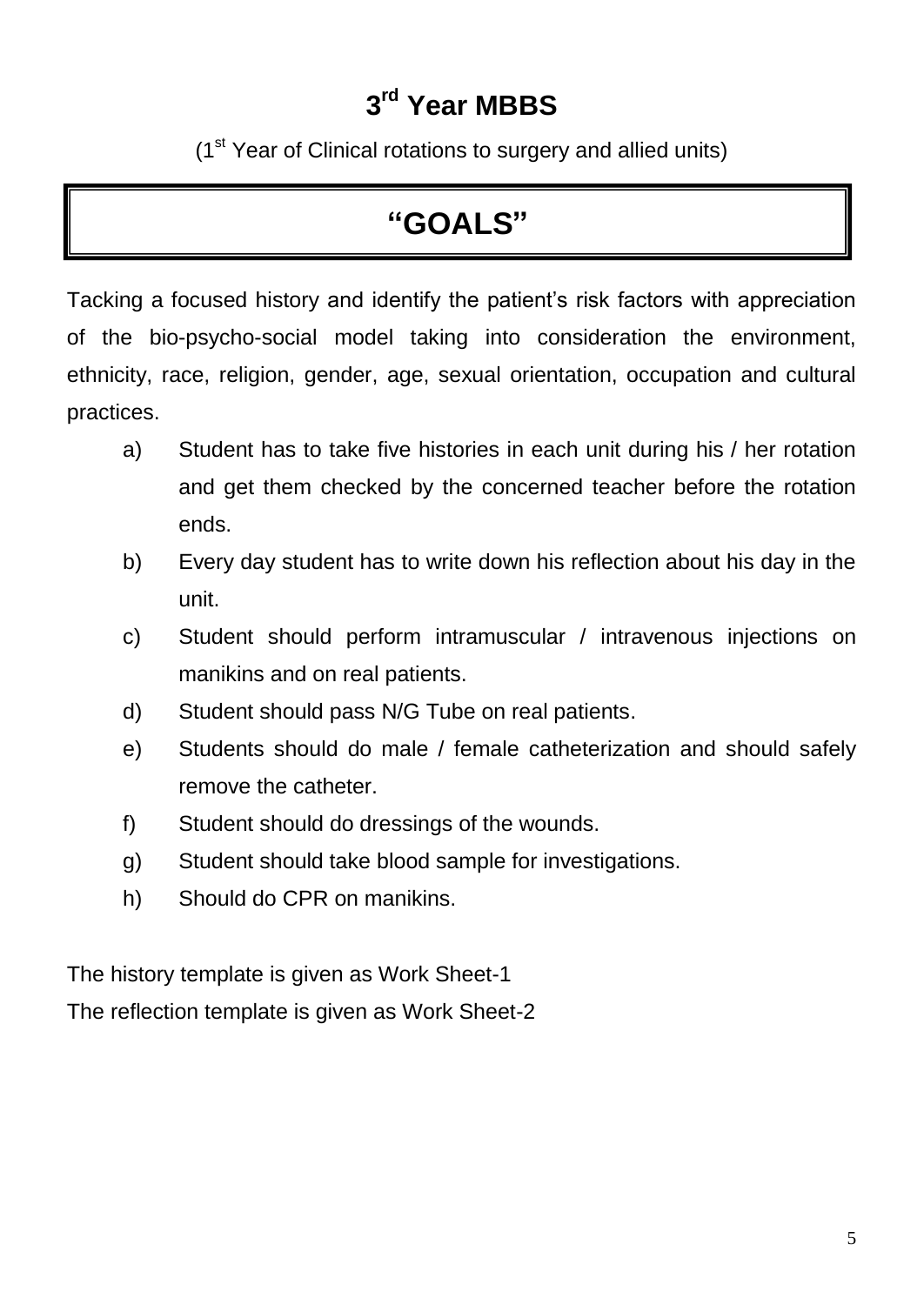Work Sheet-1: *(you can make as many hard copies as you need)*

| i) Demographic data of the patient |  |  |  |                 |
|------------------------------------|--|--|--|-----------------|
|                                    |  |  |  |                 |
|                                    |  |  |  |                 |
|                                    |  |  |  |                 |
|                                    |  |  |  |                 |
|                                    |  |  |  |                 |
| <b>Route of Admission</b>          |  |  |  | OPD / Emergency |
| ii) Chief Complaints               |  |  |  |                 |
|                                    |  |  |  |                 |
|                                    |  |  |  |                 |
|                                    |  |  |  |                 |
|                                    |  |  |  |                 |
|                                    |  |  |  |                 |
|                                    |  |  |  |                 |

iii) History of Present illness: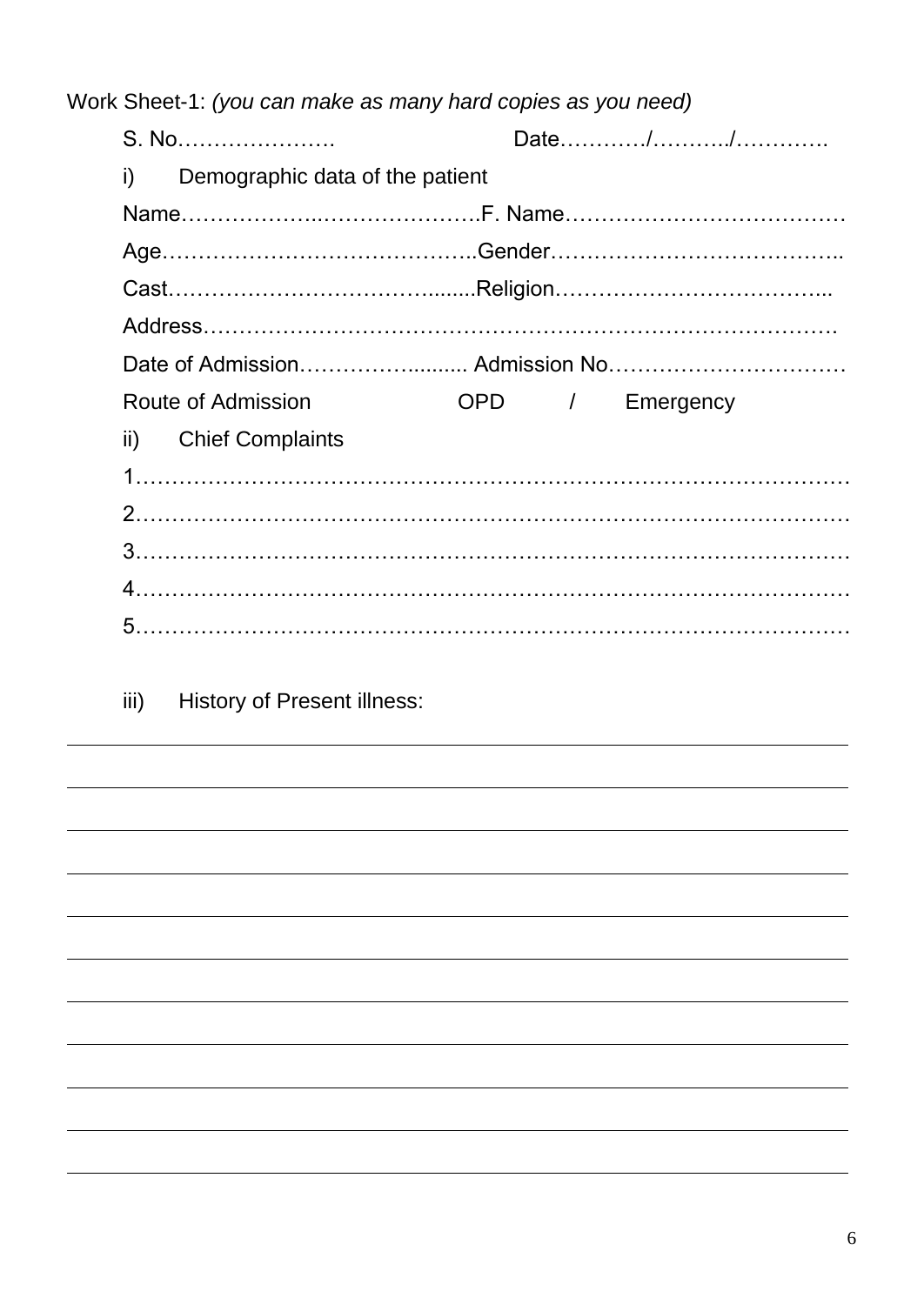|     | ,我们也不会有什么。""我们的人,我们也不会有什么?""我们的人,我们也不会有什么?""我们的人,我们也不会有什么?""我们的人,我们也不会有什么?""我们的人 |
|-----|----------------------------------------------------------------------------------|
|     |                                                                                  |
|     |                                                                                  |
|     | ,我们也不会有什么?""我们的人,我们也不会有什么?""我们的人,我们也不会有什么?""我们的人,我们也不会有什么?""我们的人,我们也不会有什么?""我们的人 |
|     |                                                                                  |
|     |                                                                                  |
| iv) |                                                                                  |
|     |                                                                                  |
|     |                                                                                  |
|     |                                                                                  |
|     |                                                                                  |
|     |                                                                                  |
|     |                                                                                  |
| V)  |                                                                                  |
|     |                                                                                  |
|     |                                                                                  |
|     |                                                                                  |
|     |                                                                                  |
|     |                                                                                  |
|     |                                                                                  |
| vi) |                                                                                  |
|     |                                                                                  |
|     |                                                                                  |
|     |                                                                                  |
|     |                                                                                  |
|     |                                                                                  |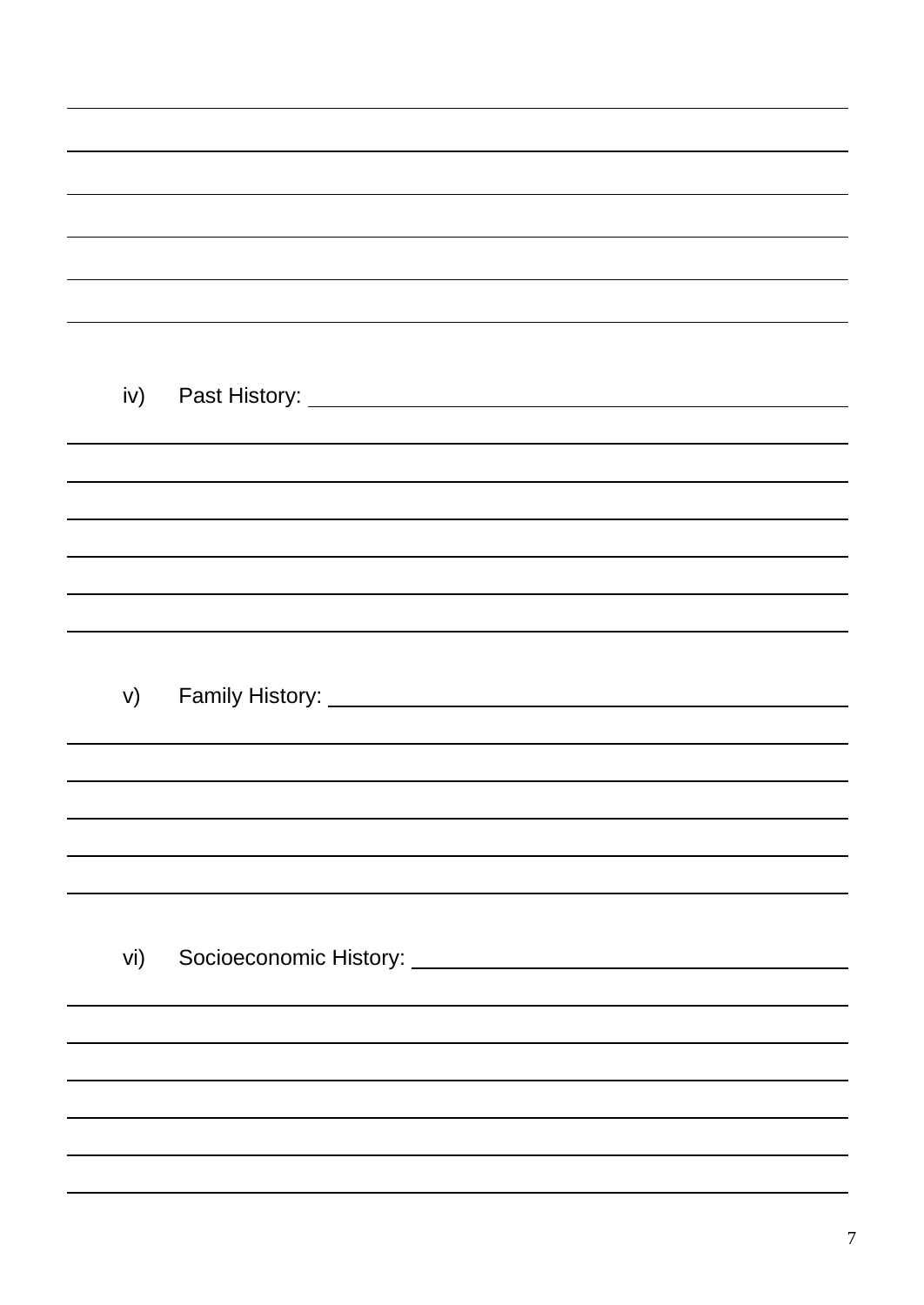| ,我们也不会有什么。""我们的人,我们也不会有什么?""我们的人,我们也不会有什么?""我们的人,我们也不会有什么?""我们的人,我们也不会有什么?""我们的人                                                                                                                                               |
|--------------------------------------------------------------------------------------------------------------------------------------------------------------------------------------------------------------------------------|
|                                                                                                                                                                                                                                |
|                                                                                                                                                                                                                                |
| viii) Drug History: Note and the contract of the contract of the contract of the contract of the contract of the contract of the contract of the contract of the contract of the contract of the contract of the contract of t |
|                                                                                                                                                                                                                                |
|                                                                                                                                                                                                                                |
|                                                                                                                                                                                                                                |
|                                                                                                                                                                                                                                |
| ,我们也不会有什么。""我们的人,我们也不会有什么?""我们的人,我们也不会有什么?""我们的人,我们也不会有什么?""我们的人,我们也不会有什么?""我们的人                                                                                                                                               |
|                                                                                                                                                                                                                                |
|                                                                                                                                                                                                                                |
|                                                                                                                                                                                                                                |
|                                                                                                                                                                                                                                |
|                                                                                                                                                                                                                                |
|                                                                                                                                                                                                                                |
|                                                                                                                                                                                                                                |
|                                                                                                                                                                                                                                |
|                                                                                                                                                                                                                                |
|                                                                                                                                                                                                                                |
|                                                                                                                                                                                                                                |
|                                                                                                                                                                                                                                |
|                                                                                                                                                                                                                                |

Provisional Diagnosis: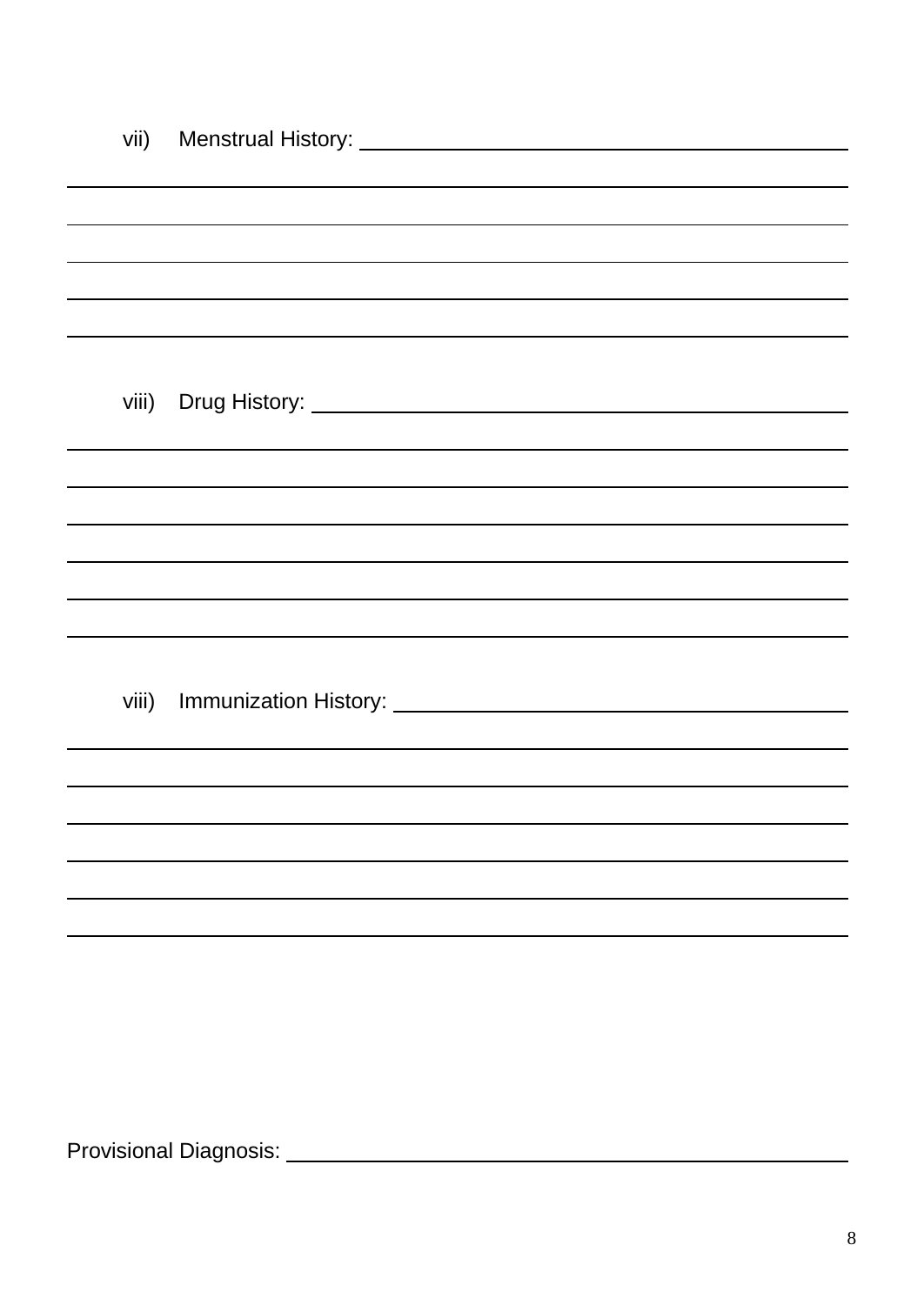Work Sheet-2 *(you can make as many hard copies as you need)*

#### My reflection

| a)            |                                                             |
|---------------|-------------------------------------------------------------|
|               |                                                             |
|               |                                                             |
|               |                                                             |
|               |                                                             |
|               |                                                             |
| b)            |                                                             |
|               |                                                             |
|               |                                                             |
|               |                                                             |
| $\mathsf{c})$ |                                                             |
|               |                                                             |
|               |                                                             |
|               |                                                             |
|               |                                                             |
|               |                                                             |
|               |                                                             |
|               | Student Signature: Management Student Signature:            |
|               |                                                             |
|               |                                                             |
|               |                                                             |
|               | Teacher Signature: Management Control of Teacher Signature: |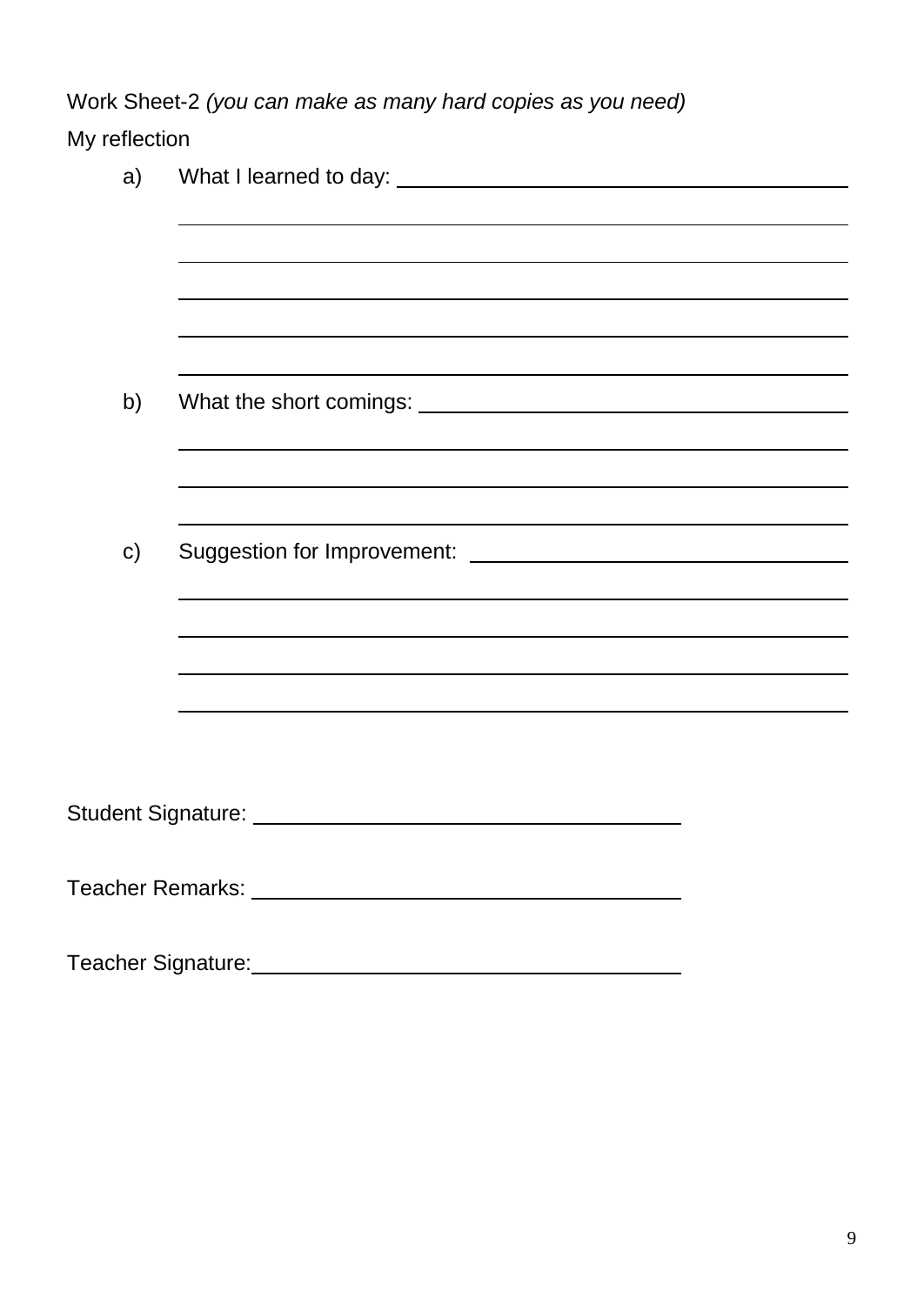## **4 th Year MBBS**

(2<sup>nd</sup> Year of Clinical rotation to surgery and allied units)

# **"GOALS"**

- a) History taking skills has to be refined during this year.
- b) Learn how to perform physical examination(s).
- c) Learn how to make a list of differential diagnosis.
- d) Should visit the operation theater to see actual surgery being done.
- e) Should learn skin stitching techniques on manikins.
- f) Perform CPR on real patients.
- g) Should observe the sterilization procedures being done in O.T.
- h) Apply Bandage and Splint/POP cast to the patients limbs.
- i) A student has to take five (5) histories including physical examination and making of differential diagnosis in each unit. These must be checked by the concerned teacher before the end of rotation to that unit.

The physical examination template is given as Work Sheet-3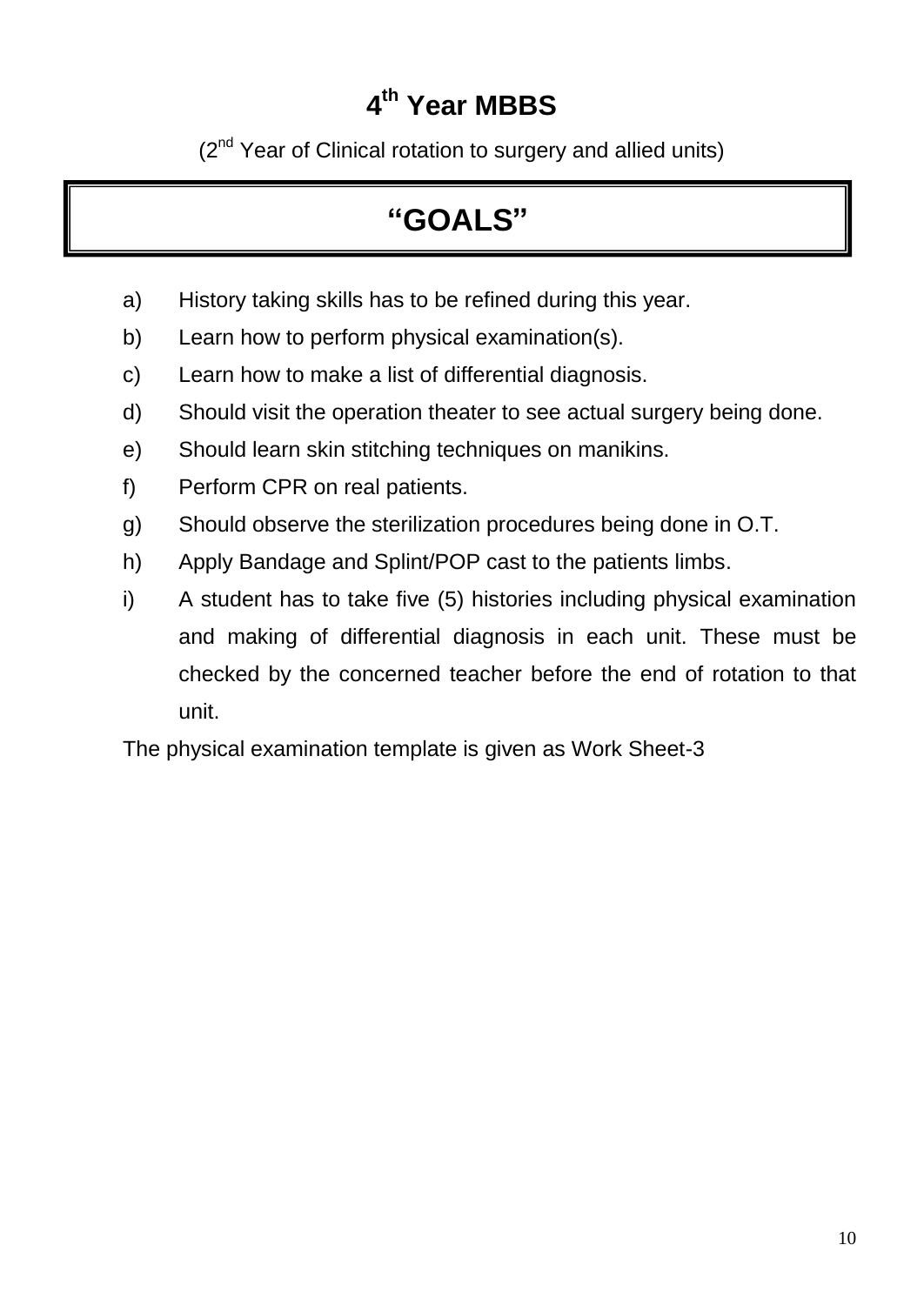Work Sheet-3 *(you can make as many hard copies as you need)*

a) General Physical Examination

Anemia

Cyanosis

**Jaundice** 

**Clubbing** 

Koilonychias

Pulse

Blood Pressure

Lymph-nodes

Edema Feet

b) Local Examination: Letter Local Examination:

c) Systemic Examination:

G.I.T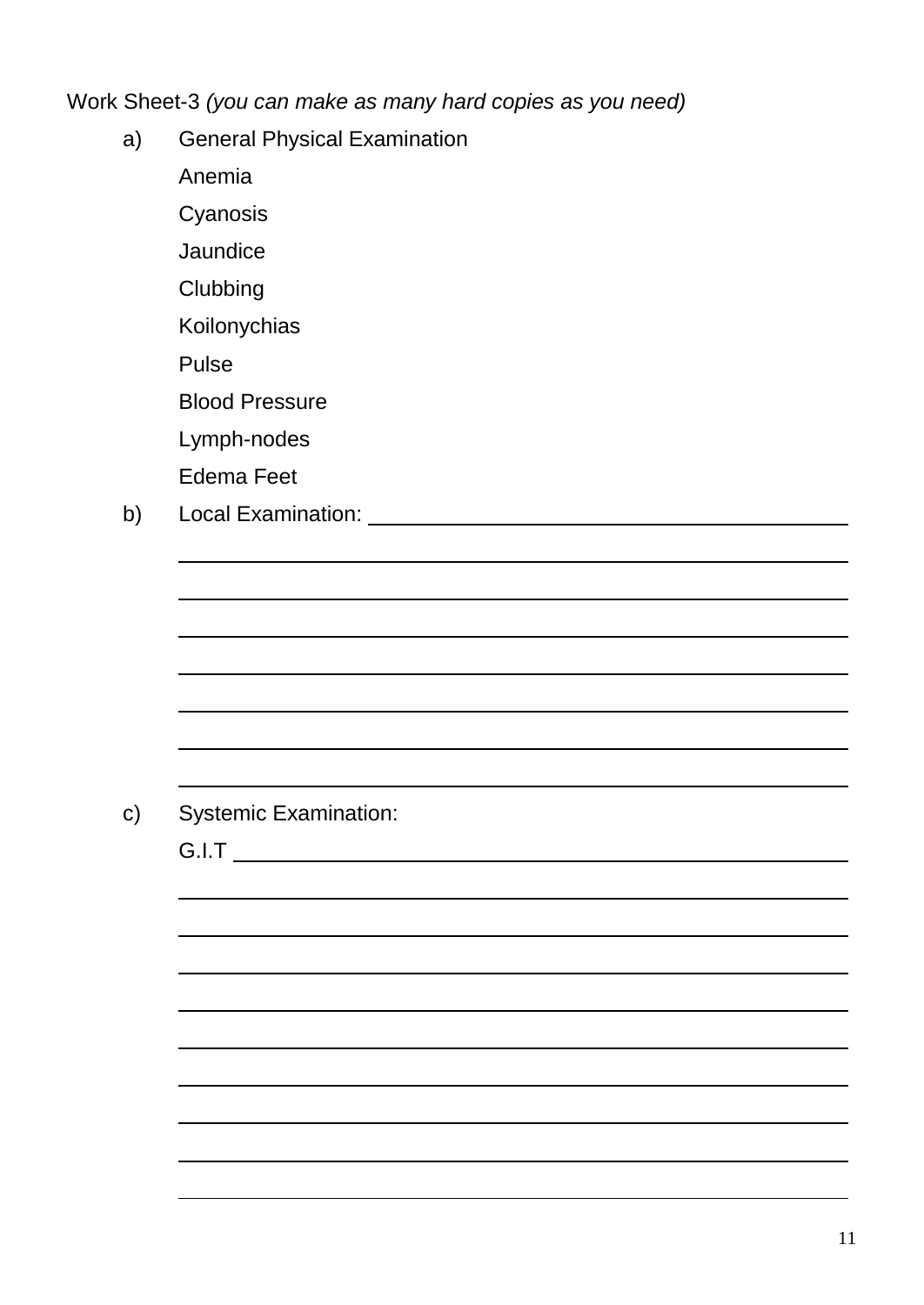|    | C.V.S                                                                                                                                                                                                                          |
|----|--------------------------------------------------------------------------------------------------------------------------------------------------------------------------------------------------------------------------------|
|    |                                                                                                                                                                                                                                |
|    |                                                                                                                                                                                                                                |
|    |                                                                                                                                                                                                                                |
|    |                                                                                                                                                                                                                                |
|    |                                                                                                                                                                                                                                |
|    |                                                                                                                                                                                                                                |
|    | C.N.S                                                                                                                                                                                                                          |
|    | ,我们也不能在这里的时候,我们也不能在这里的时候,我们也不能会不能会不能会不能会不能会不能会不能会不能会不能会不能会。<br>第2012章 我们的时候,我们的时候,我们的时候,我们的时候,我们的时候,我们的时候,我们的时候,我们的时候,我们的时候,我们的时候,我们的时候,我们的时候,我                                                                                |
|    |                                                                                                                                                                                                                                |
|    |                                                                                                                                                                                                                                |
|    |                                                                                                                                                                                                                                |
|    |                                                                                                                                                                                                                                |
|    |                                                                                                                                                                                                                                |
|    |                                                                                                                                                                                                                                |
|    | <u> 1989 - Johann Barn, mars ann an t-Amhair an t-Amhair an t-Amhair an t-Amhair an t-Amhair an t-Amhair an t-Amh</u>                                                                                                          |
|    |                                                                                                                                                                                                                                |
|    |                                                                                                                                                                                                                                |
|    |                                                                                                                                                                                                                                |
|    |                                                                                                                                                                                                                                |
|    |                                                                                                                                                                                                                                |
|    |                                                                                                                                                                                                                                |
|    | Locomotor System Network and Communication of the Communication of the Communication of the Communication of the Communication of the Communication of the Communication of the Communication of the Communication of the Comm |
|    |                                                                                                                                                                                                                                |
|    |                                                                                                                                                                                                                                |
|    |                                                                                                                                                                                                                                |
|    |                                                                                                                                                                                                                                |
|    |                                                                                                                                                                                                                                |
|    | <b>Differential Diagnosis:</b>                                                                                                                                                                                                 |
| 1. |                                                                                                                                                                                                                                |
| 2. |                                                                                                                                                                                                                                |
| 3. |                                                                                                                                                                                                                                |
|    |                                                                                                                                                                                                                                |